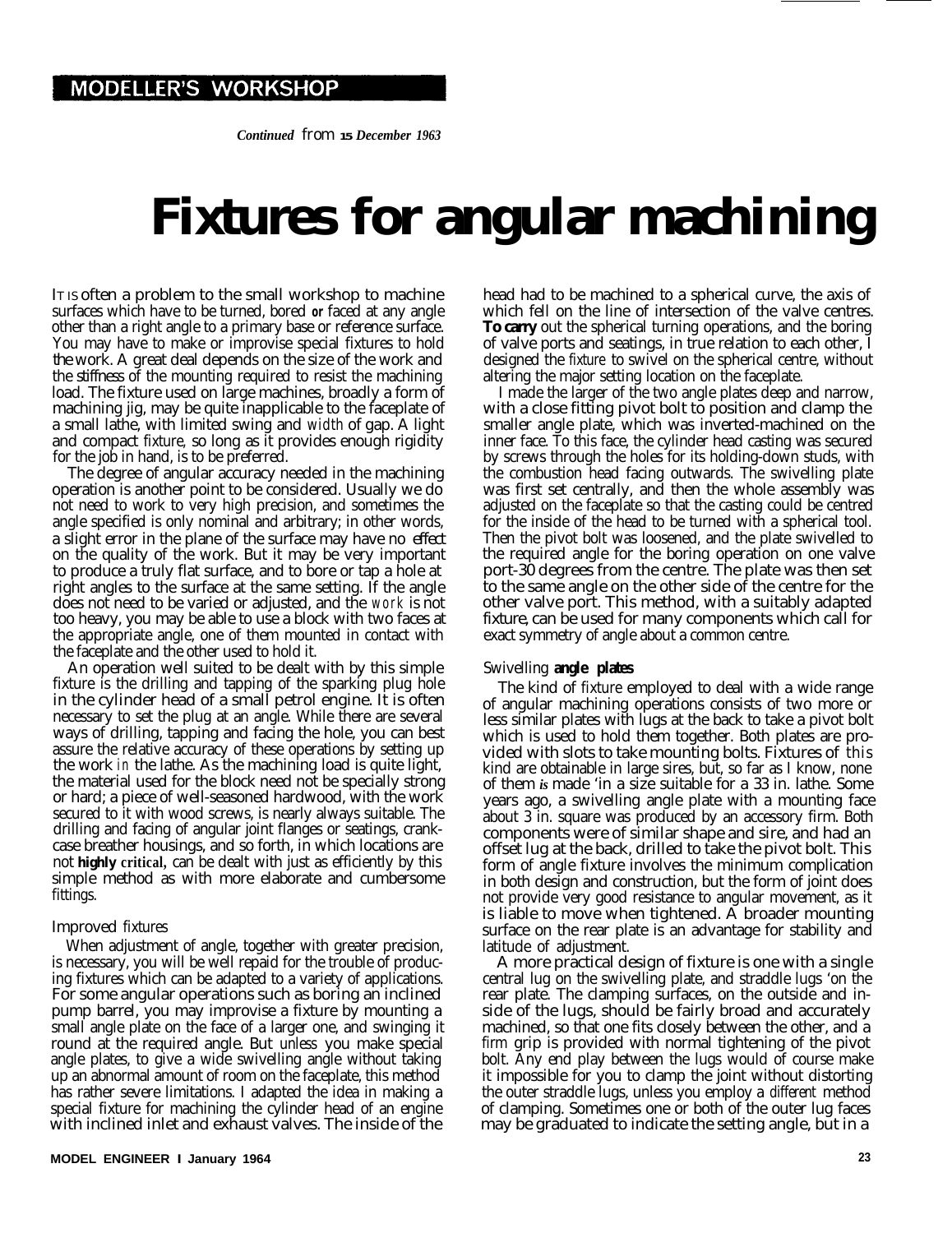

*Angle block on faceplate for holding a cylinder head* **in** *correct location for drilling, tapping and facing sparking* plug hole



*Superimposed angle plates for holding wmponents at various angles*



*A fixture for holding inclined-valve cylinder1* heads *in three (or more) angular positions!*

small size you would find it difficult to ensure accuraq by relying on this method alone.

For most of the angular work in the model workshop, it is best to set the angle face by a protractor, or a master gauge or template. You can use the protractor, or inclinometer, supplied with a **12** in. combination rule set. For absolute " precision measurement of angle, the principle of the sine bar, in one or other of its forms, is generally employed. This instrument is considered essential because components machined on angular fixtures often have to be interchangeable, or to fit parts machined elsewhere. Fixtures which incorporate a sine table, sometimes in duplicate, for dealing with compound angles, are frequently used, but they are expensive and hardly come within the scope of the small



*A* simple *form of adjustable angle plate*



*Improved adjustable angle plate,* providing *greater security*



*Method of holding slideway strips for facing angular edge*